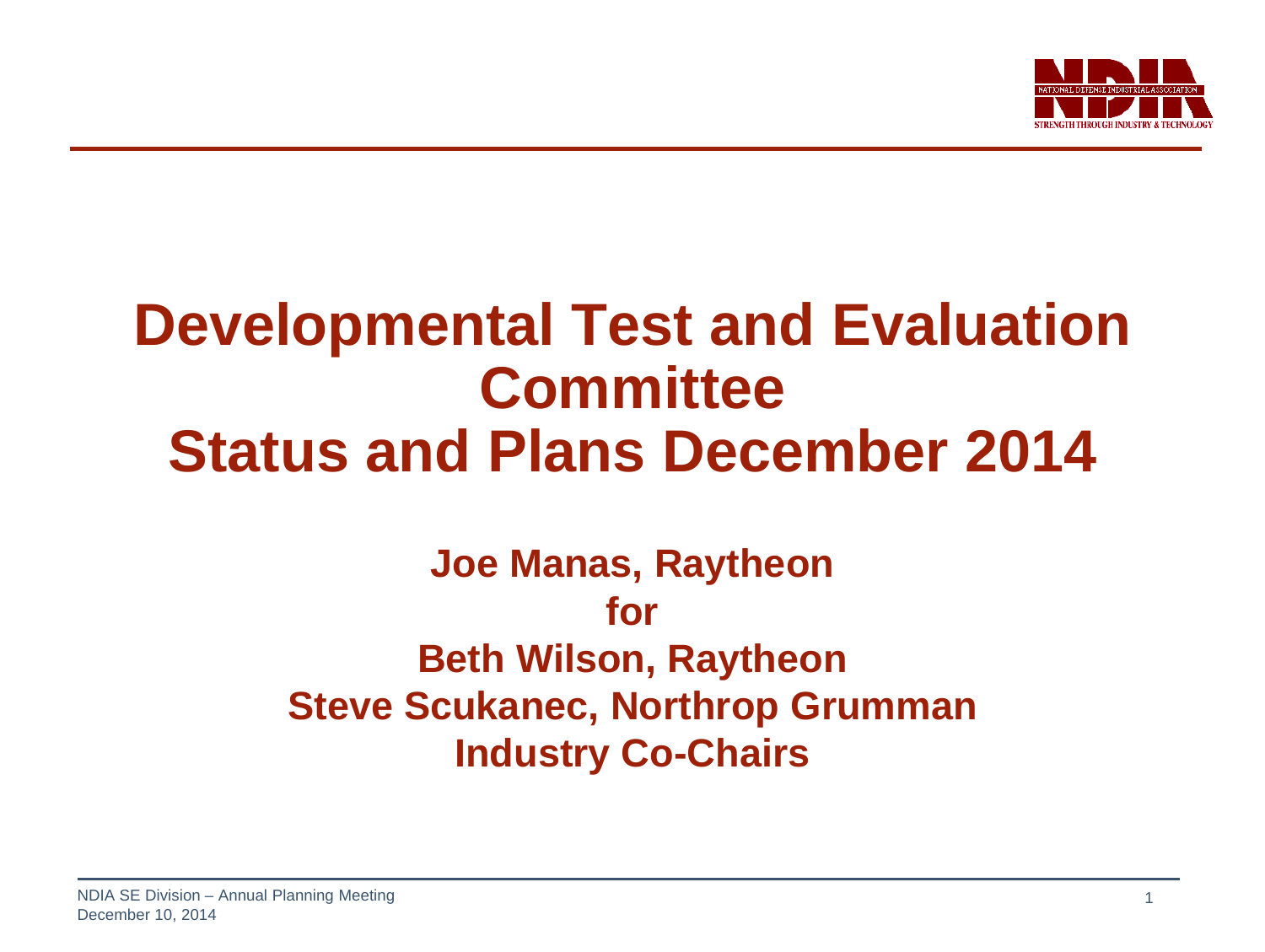# **DT&E Committee 2014 Status**



| <b>Activity</b>                                     | <b>Plans for 2014</b>                                                                       | <b>Status/Plans</b>                                                                                                                                                            |  |  |
|-----------------------------------------------------|---------------------------------------------------------------------------------------------|--------------------------------------------------------------------------------------------------------------------------------------------------------------------------------|--|--|
| <b>NDIA T&amp;E Conf</b>                            | Panel members, CDT project<br>awareness & status                                            | Manas participated as panel member,<br>CDT project also briefed at conference<br>by Joe Manas.                                                                                 |  |  |
| <b>NDIA SE Conf</b>                                 | <b>DT&amp;E</b> tracks, Test Perspectives<br>for Architecture                               | 12 papers presented included joint<br>tracks w/ M&S & Interoperability, Joe<br>Manas presented (for Beth Wilson)<br>"Test Perspectives for Architecture"<br>paper              |  |  |
| <b>Cyber DT&amp;E</b>                               | Develop recommendations for<br>Cyber Guidelines 2.0 in 2014                                 | Completed paper, submitted to DASD-<br>DT&E / DASD-SE, well received:<br>"Wish to express my thanks for this<br>excellent feedbackthoughtful<br>review."-DASD-DT&E             |  |  |
| <b>Chief Developmental</b><br><b>Tester Project</b> | Develop recommendations for<br>industry interaction with Chief<br>Developmental Tester role | Completed 17 page white paper<br>(reviewed & approved by (DT&E,<br>ICOTE, T&E committees), in process<br>with NDIA leadership for formal<br>submittal to Mr. Kendall's office. |  |  |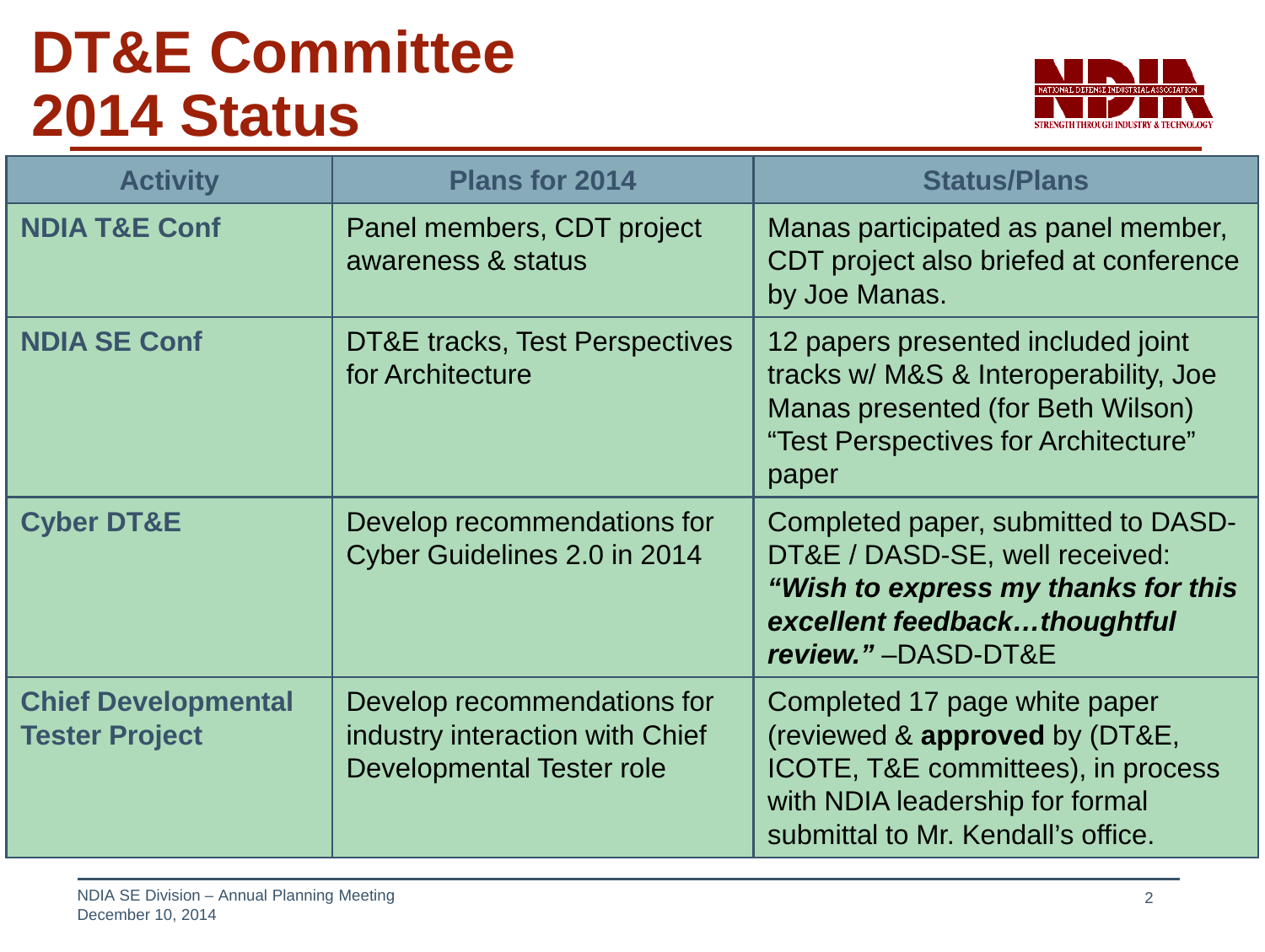## **DT&E Committee - 2015 Task Plan Projects Working Group**



| <b>Proposed 2015 Tasks:</b><br>1. Chief Developmental Tester Pilot Programs<br>2. Collaboration with Architecture Committee<br>3. Agile SE / DT&E project<br>4. Shifting left on Cybersecurity DT&E (w/<br><b>Systems Security Engineering committee)</b> | <b>Deliverables/Products</b><br>1. CDT/ITL Best Practices, Developmental<br><b>Evaluation Framework (DEF)</b><br>2. Arch/DT&E - TBD<br>3. Touch points - Where T&E and SE Meet in<br><b>Agile SE</b><br>4. DT&E committee input to PPP / PPIP<br>guidelines, Journal Paper? |  |  |
|-----------------------------------------------------------------------------------------------------------------------------------------------------------------------------------------------------------------------------------------------------------|-----------------------------------------------------------------------------------------------------------------------------------------------------------------------------------------------------------------------------------------------------------------------------|--|--|
| <b>Schedule / Resources</b>                                                                                                                                                                                                                               | <b>Issues / Concerns:</b>                                                                                                                                                                                                                                                   |  |  |
| 1. 2014Q4-2015Q1 - Programs being indentified<br>for potential pilots to study CDT/ITL<br>2. Joint meetings Arch & DT&E TBD<br>3. Agile SE/DT&E project - TBD<br>4. Cybersecurity project - TBD                                                           | 1. CDT pilot - Need to define scope (boiling the<br>ocean)<br>2. Arch/DT&E - Project Definition<br>3. Agile SE - POC for SE Division?<br>4. Cybersecurity – project definition                                                                                              |  |  |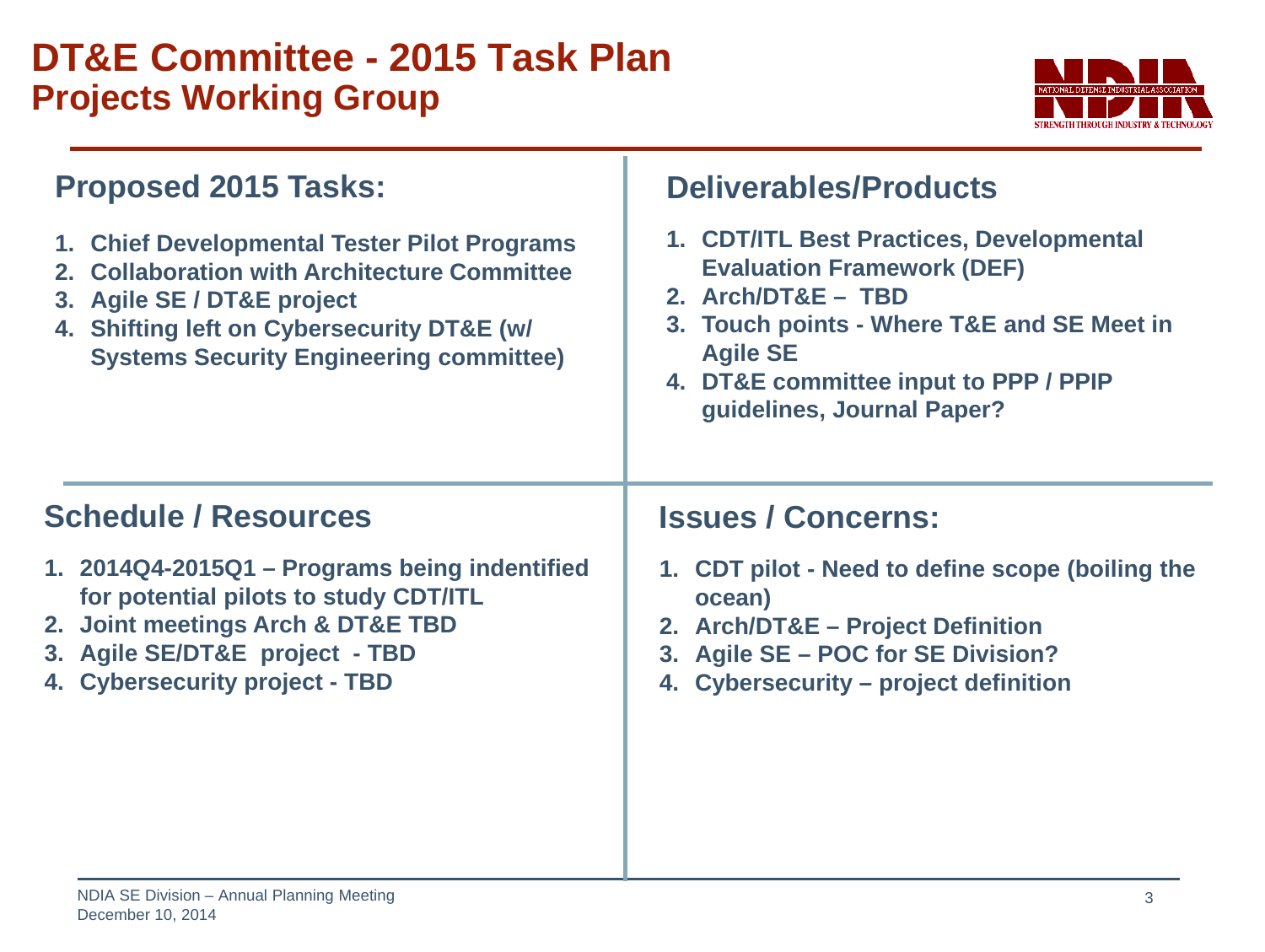

# **2014 Project Details**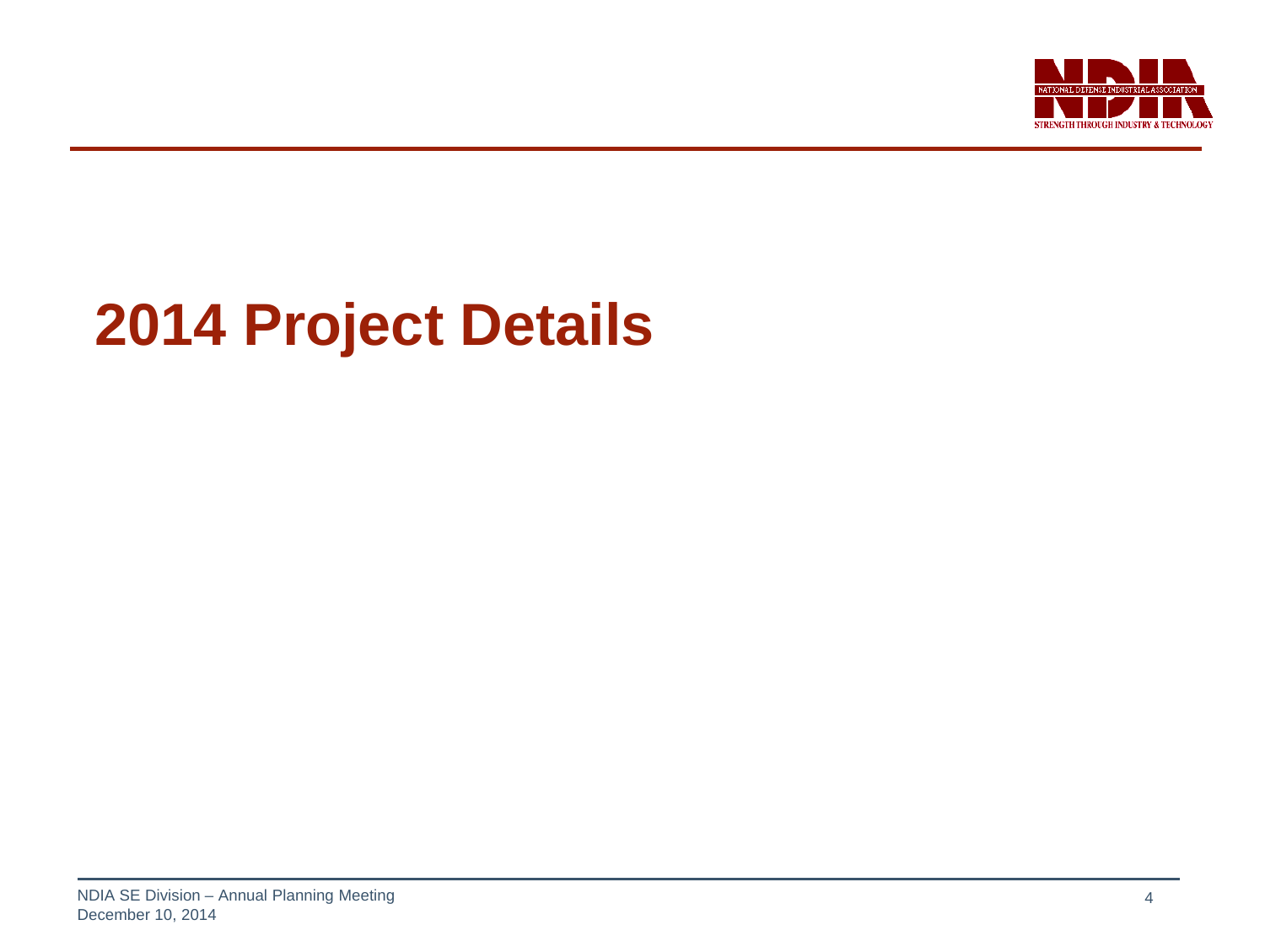# **Cyber DT&E Guidelines Project**



| <b>Project Name</b>                                                                                                                                                                                                                                                                                                                                                                                                                                                                                                                                                                                                                                                                                                                                                                                                                                                                                                                                                                                                                                                                                                                                                                                                                                                                                                                                                                                                                                                                                                                                                                                                                                                                                                                                                                                                                                                                                                                                                                                                                                                                                                                                                                                                                                                                                                                                                                                                                                                                                                                                                                                                                                                                                                                                                                                                                                                                                                                                                                                                                                                                                                                                                                                                                         | <b>Activities for 2014</b>                                                                                                                                                                                                                                                                                                                    | <b>Project Output</b>                                                                                                                                                                                                                                                                                                                                                                                                                                                                                                                                                                                                |  |  |
|---------------------------------------------------------------------------------------------------------------------------------------------------------------------------------------------------------------------------------------------------------------------------------------------------------------------------------------------------------------------------------------------------------------------------------------------------------------------------------------------------------------------------------------------------------------------------------------------------------------------------------------------------------------------------------------------------------------------------------------------------------------------------------------------------------------------------------------------------------------------------------------------------------------------------------------------------------------------------------------------------------------------------------------------------------------------------------------------------------------------------------------------------------------------------------------------------------------------------------------------------------------------------------------------------------------------------------------------------------------------------------------------------------------------------------------------------------------------------------------------------------------------------------------------------------------------------------------------------------------------------------------------------------------------------------------------------------------------------------------------------------------------------------------------------------------------------------------------------------------------------------------------------------------------------------------------------------------------------------------------------------------------------------------------------------------------------------------------------------------------------------------------------------------------------------------------------------------------------------------------------------------------------------------------------------------------------------------------------------------------------------------------------------------------------------------------------------------------------------------------------------------------------------------------------------------------------------------------------------------------------------------------------------------------------------------------------------------------------------------------------------------------------------------------------------------------------------------------------------------------------------------------------------------------------------------------------------------------------------------------------------------------------------------------------------------------------------------------------------------------------------------------------------------------------------------------------------------------------------------------|-----------------------------------------------------------------------------------------------------------------------------------------------------------------------------------------------------------------------------------------------------------------------------------------------------------------------------------------------|----------------------------------------------------------------------------------------------------------------------------------------------------------------------------------------------------------------------------------------------------------------------------------------------------------------------------------------------------------------------------------------------------------------------------------------------------------------------------------------------------------------------------------------------------------------------------------------------------------------------|--|--|
| <b>Cyber DT&amp;E</b>                                                                                                                                                                                                                                                                                                                                                                                                                                                                                                                                                                                                                                                                                                                                                                                                                                                                                                                                                                                                                                                                                                                                                                                                                                                                                                                                                                                                                                                                                                                                                                                                                                                                                                                                                                                                                                                                                                                                                                                                                                                                                                                                                                                                                                                                                                                                                                                                                                                                                                                                                                                                                                                                                                                                                                                                                                                                                                                                                                                                                                                                                                                                                                                                                       | Review what industry does for cyber<br>testing, expand focus to include<br>interoperability                                                                                                                                                                                                                                                   | • Recommendations for Cyber Testing<br>guidelines<br>• NDIA conference paper & ITEA journal                                                                                                                                                                                                                                                                                                                                                                                                                                                                                                                          |  |  |
| OFFICE OF THE ASSISTANT SECRETARY OF DEFENSE<br>3030 DEFENSE PENTAGON<br>WASHINGTON, DC 20301-303<br>APR 19 2013<br>MEMORANDUM FOR DASD(DT&E) STAFF<br>SUBJECT: DASD(DT&E) Priorities<br>The purpose of this memorandum is to identify the priorities and actions I believe this<br>office needs to take to be more responsive to acquisition decision makers, program managers,<br>and the developmental test community. The DASD(DT&E) office has established a very<br>positive reputation as an organization dedicated to helping acquisition programs succeed; the<br>priorities discussed in this memorandum are intended to take DT&E in general, and our<br>organization in particular, to the "next level" by focusing program engagement on test strategies<br>that are simultaneously more efficient and more comprehensive, consistent with the overacching<br>theme of Better Buying Power 2.0. Since assuming the duties as the Acting DASD(DT&E), I<br>have been aggressively advocating the "Shift Left" initiative, and that is the basis for the<br>priorities discussed below.<br>Mission: Right information, right time.<br>Our primary mission is to provide the USD(AT&L) and the Secretary of Defense with<br>timely and objective assessments of acquisition programs at key decision points; in other words,<br>and in keeping with Mr. Kendall's famous Deming quote, we "bring data." I believe we have to<br>improve the timing, content, and quality of the information we provide. We have to be able to<br>translate deep technical understanding, across a broad spectrum of program requirements, into<br>decision quality information, at the right time. We must develop a continuum of DT&E<br>knowledge as systems are developed and provide our assessment prior to major milestone<br>decisions. Our method of delivering this information has been an "Assessment of Operational<br>Test Readiness (AOTR)." The process we follow to create an AOTR provides tremendous value<br>in technical analysis, but its utility is diminished because it does not inform an acquisition<br>decision (i.e., the content should be discussed in a DAB), it has not included sufficient death in<br>key areas (interoperability and cybersecurity), and it occurs one time late in the system life cycle<br>(prior to IOT&E). Therefore, to improve the timing, content, and quality, we will publish a<br>comprehensive DT&E Assessment at each critical decision point, with particular emphasis at<br>Milestone C.<br>Vision: Improve production readiness.<br>Because I expect you to work with great autonomy in your engagement with programs, I<br>want you to understand my vision, so that in the absence of detailed guidance, you can take<br>appropriate actions to assist programs in moving forward. My vision for DASO(DT&E) is so<br>help programs set the conditions for improved production readiness.<br>To reduce discovery of deficiencies late in the acquisition cycle, we must advocate test<br>strategies and plans that ensure rigorous developmental testing with greater mission controt to<br>evaluate performance and reliability, and increase emphasis on interoperability and | Req<br><b>MSB</b><br>MS A<br><b>Decision</b><br>MDD<br><b>Materiel</b><br>Draft<br>Technology<br><b>Solution</b><br><b>AOA</b><br><b>CDD</b><br><b>CDD</b> Maturation & Risk<br><b>Analysis</b><br>ICD<br><b>Reduction</b><br>ASR.<br>SRR SER PDR<br>Step 1<br>Step 2<br><b>Understand</b><br><b>Characterize the</b><br><b>T&amp;E Steps</b> | Office of the DASD (DT&E)<br>Guidelines for Cybersecurity DT&E, version 1.0, 19 April 2013<br><b>Guidelines for Cybersecurity DT&amp;E</b><br>v1.0<br>Purpose. These guidelines provide the means for DASD(DT&E) staff specialists to engage<br>MS C<br>IATT<br><b>FRPDR</b><br><b>Engineering &amp;</b><br><b>OT&amp;E</b> , Production and<br><b>Manufacturing</b><br><b>Sustain</b><br><b>CPD</b><br><b>Deployment</b><br><b>Development</b><br><b>DT&amp;E</b><br>OTRR TOT&E<br><b>Event SVR</b><br>TRR<br>CĎR<br><b>DT&amp;E</b><br>Assessment<br>Step 3<br>Step 4<br><b>Understand</b><br><b>Cybersecurity</b> |  |  |

#### **Project Lead: Dave Desjardins Joint Project with ITEA**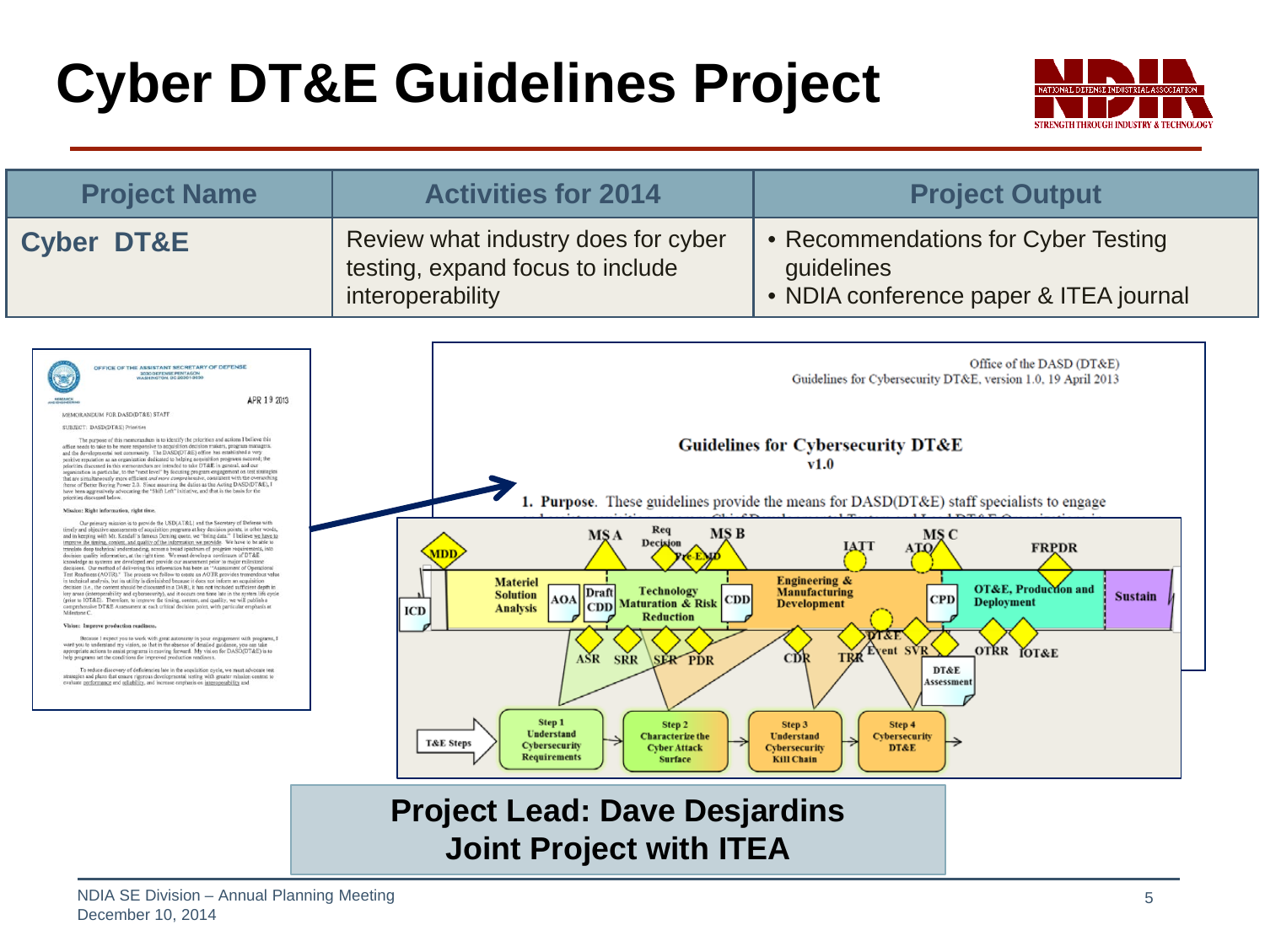## **Cyber DT&E Project – Completed**



- **Team comprised of Gov/Industry members**
	- Pete Christianson (MITRE) lead Gov rep.
- **Guideline paper completed by team & submitted to DASD-DT&E (Patrick Clancy) via Pete Christianson in March 2014**
- **Response from DASD(DT&E) was very positive** *"Wish to express my thanks for this excellent feedback…thoughtful review."*
- **Additional Comments from DASD(DT&E)**
	- DASD(DT&E) in collaboration with DASD (SE) and DOT&E are in the process of refining the initial Cybersecurity T&E guidance in order to support T&E across the acquisition lifecycle.
	- That guidance will ultimately be published in the upcoming updates to Chapter 9 of the Defense Acquisition Guidebook as well as the AT&L sponsored PM Cybersecurity Guidebook.
	- Mr Clancy has forwarded the suggested revisions to them for consideration as they finalize this guidance
- **Project team is exploring venues for paper/journal publishing on project (ITEA Journal 2015)**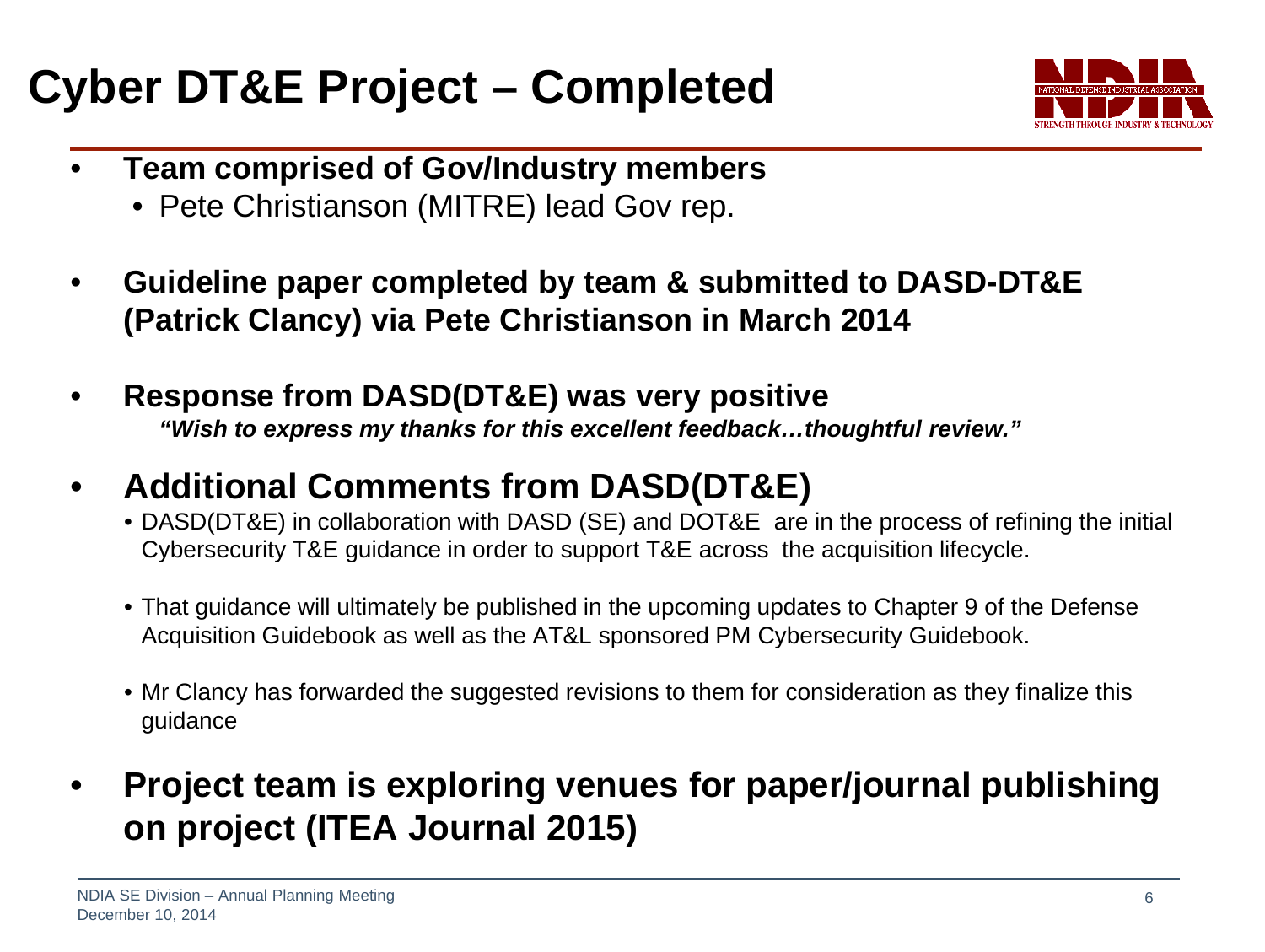# **Chief Developmental Tester Project**



| <b>Project Name</b>                                                                                                                                                                                                                                   |                                                                                                                                                                                                                                                                                                                                                                                                                                                              | <b>Activities 2014</b>                                                                                               |                                                                                                                  | <b>Project Output</b>                                                                                                                                                                                                                    |                                                                                                                                                                                  |  |
|-------------------------------------------------------------------------------------------------------------------------------------------------------------------------------------------------------------------------------------------------------|--------------------------------------------------------------------------------------------------------------------------------------------------------------------------------------------------------------------------------------------------------------------------------------------------------------------------------------------------------------------------------------------------------------------------------------------------------------|----------------------------------------------------------------------------------------------------------------------|------------------------------------------------------------------------------------------------------------------|------------------------------------------------------------------------------------------------------------------------------------------------------------------------------------------------------------------------------------------|----------------------------------------------------------------------------------------------------------------------------------------------------------------------------------|--|
| <b>Chief Developmental</b><br><b>Tester</b>                                                                                                                                                                                                           |                                                                                                                                                                                                                                                                                                                                                                                                                                                              |                                                                                                                      | Review service policies for new role<br>and industry implementations                                             |                                                                                                                                                                                                                                          | • Propose model for industry interaction<br>White paper<br>• T&E/SE conference presentations                                                                                     |  |
| <b>In the Senate</b><br>Resolved, That the<br>tives $(H.R. 1540)$ entit<br>tions for fiscal year 201<br>of Defense, for n<br>ment<br>activities of the Departi<br>personnel strengths for<br>poses.", do pass with the<br><b>AM</b><br>Strike out all | December 1, 2011<br>Ordered to be printed as passed<br>3 SEC. 806. MANAGEMENT OF DEVE<br>5<br>6<br>7 of the John Warner National Defen<br>8 Fiscal Year 2007 (Public Law 109-364; 120 Stat. 2330),<br>9 as amended by section 805(c) of the National Defense Au-<br>10 thorization Act for Fiscal Year 2010 (Public Law 110-181;<br>$11$ 123 Stat. 2403), is further amended-<br>12<br>13<br>$graph(7)$ ; and<br>14<br>15<br>lowing new paragraph (6):<br>16 | <b>EVALUATION FOR MA</b><br><b>TION PROGRAMS.</b><br>(a) CHIEF DEVELOPMENTAL T<br>"(6) Chief developmental tester.". | program.<br>$(1)$ by redesignating paragraph $(6)$ as para-<br>$(2)$ by inserting after paragraph $(5)$ the fol- | acquisition program be supported by-<br>"(A) a Chief Developmental Tester; and<br>"(B) a governmental test agency, serving as Lead<br>• Coordinating DT&E activities<br>• Insight into Contractor activities<br>• Oversee T&E activities | The Secretary of Defense shall require that each major defense<br>Developmental Test and Evaluation organization for the<br>• Inform government PM about contractor DT&E results |  |
| <b>SECTION 1. SHORT T</b><br>This Act may<br>3 thorization Act for F                                                                                                                                                                                  | 17<br>18 TESTER AND LEAD DEVELOPMENTAL TEST AND EVALUA-<br>19 TION ORGANIZATION.-Section 139b of title 10, United<br>20 States Code, is amended-                                                                                                                                                                                                                                                                                                             |                                                                                                                      | (b) RESPONSIBILITIES OF CHIEF DEVELOPMENTAL                                                                      |                                                                                                                                                                                                                                          | <b>Project Lead:</b><br><b>Joe Manas</b>                                                                                                                                         |  |